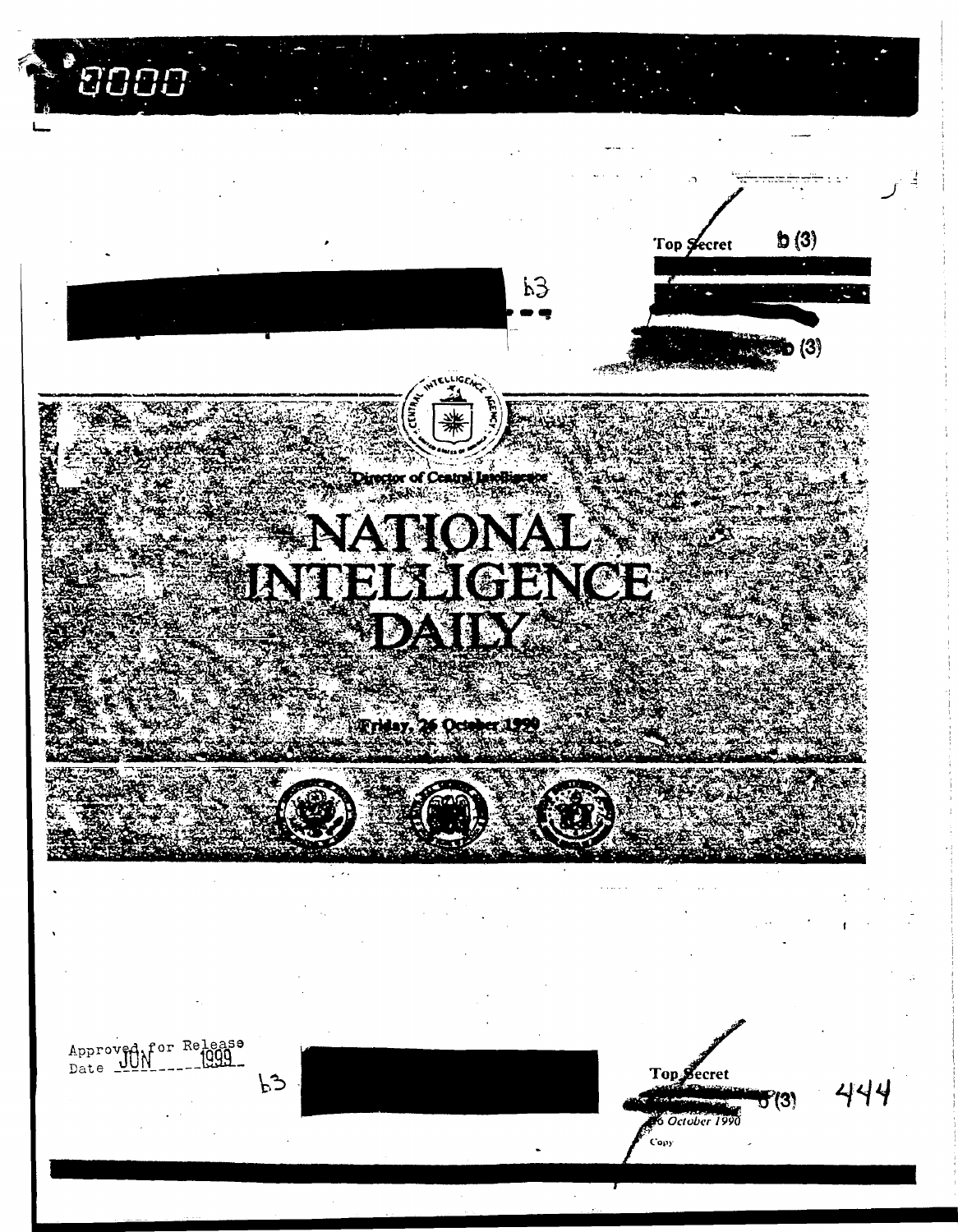**Warning Page Deleted**  $\overline{B-3}$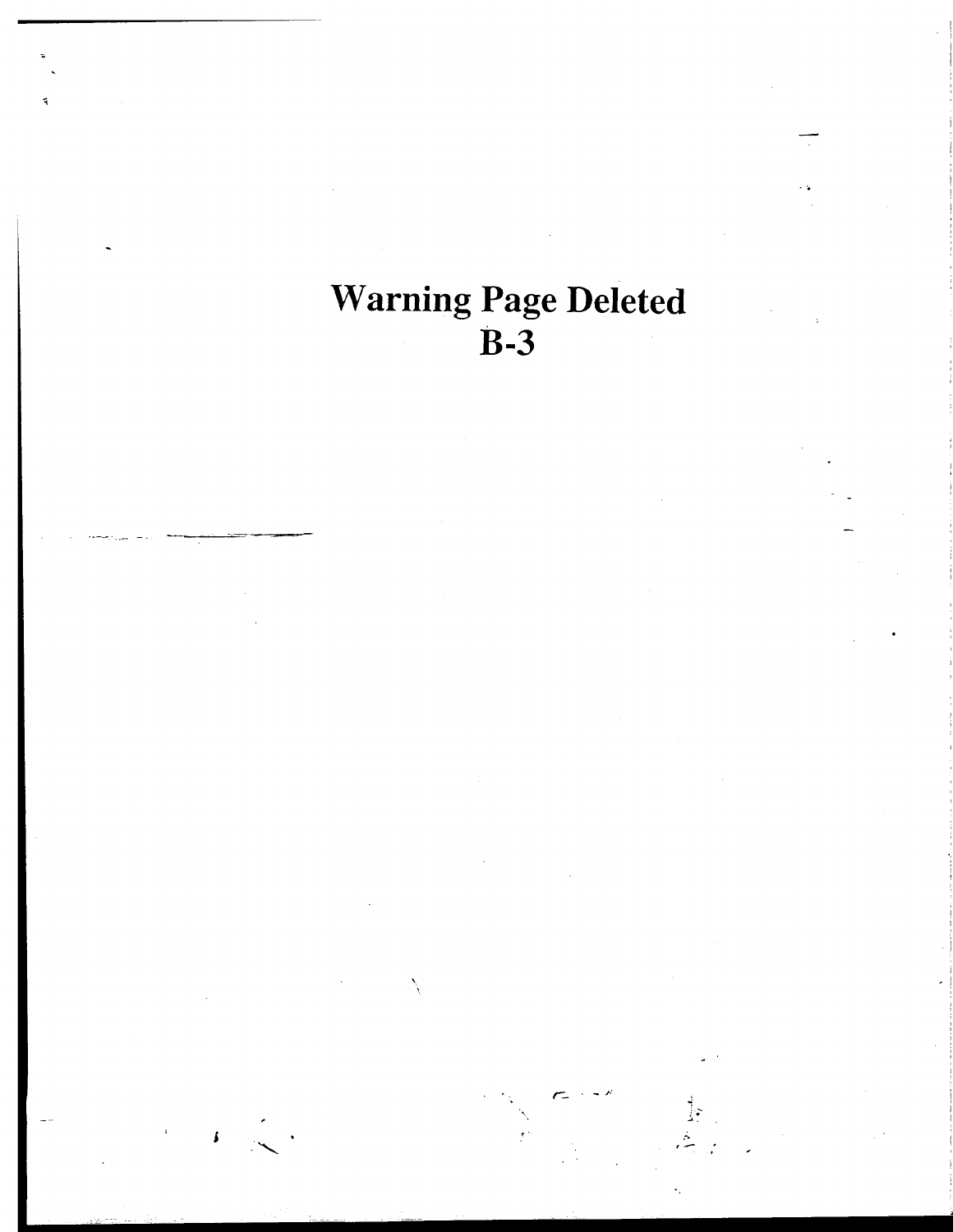|        | '002                                                                              |                 |                                                            |                          |                         |        |
|--------|-----------------------------------------------------------------------------------|-----------------|------------------------------------------------------------|--------------------------|-------------------------|--------|
|        |                                                                                   |                 |                                                            |                          |                         |        |
|        |                                                                                   |                 |                                                            |                          |                         |        |
|        |                                                                                   |                 |                                                            | Top Secre<br>NOFORN-NOC  | <b>NTRACT</b>           | b3     |
|        |                                                                                   |                 |                                                            |                          |                         |        |
|        |                                                                                   | <b>Contents</b> |                                                            |                          |                         |        |
|        | <b>Iraq-Kuwait: Situation Report</b><br>USSR: Gorbachev Visiting Spain and France |                 |                                                            |                          |                         |        |
|        | b(1)                                                                              | b(3)            | <b>Some of the ECO is a life in South of</b><br>فالأقادرين |                          |                         |        |
|        |                                                                                   |                 | : Concerns Growing as Revolution Day Nears                 |                          |                         |        |
|        |                                                                                   |                 | Lebanon: Implementing a Security Plan                      |                          | 6                       |        |
|        | <b>Notes</b>                                                                      |                 |                                                            |                          | 7                       |        |
|        |                                                                                   |                 | <b>USSR: Planning To Move Against Crime</b>                |                          | 7<br>8                  |        |
|        |                                                                                   |                 |                                                            |                          | $\overline{\mathbf{8}}$ | b1/b3  |
|        | b(1) b(3)                                                                         |                 | Pakistan: Conservatives Prepare To Form Government         |                          | 9                       |        |
|        | B(4) B(3)                                                                         |                 |                                                            |                          | $\overline{9}$<br>10    |        |
|        |                                                                                   |                 |                                                            |                          | 10                      |        |
|        |                                                                                   |                 | New Zealand: Undecideds Key to Election Tomorrow           |                          | 11<br>$\overline{11}$   | b1, b3 |
| 1. = 1 | In Brief                                                                          |                 |                                                            |                          | 12                      |        |
|        | <b>Special Analyses</b>                                                           |                 | USSR: Winter Food Supplies Likely To Be Tight              |                          | 13                      |        |
|        |                                                                                   |                 | Gulf States: Capital Flight To Take Its Toll               |                          | 15                      |        |
|        |                                                                                   |                 |                                                            |                          |                         |        |
|        |                                                                                   |                 |                                                            |                          |                         |        |
|        |                                                                                   |                 |                                                            |                          |                         |        |
|        |                                                                                   |                 |                                                            |                          |                         |        |
|        |                                                                                   |                 |                                                            |                          |                         |        |
|        |                                                                                   | $\Delta$        |                                                            | Top S<br>26 Sctober 1990 |                         |        |

医皮质

 $\frac{1}{2} \frac{1}{2} \frac{1}{2} \frac{1}{2} \frac{1}{2} \frac{1}{2} \frac{1}{2} \frac{1}{2}$ 

 $\frac{1}{2}$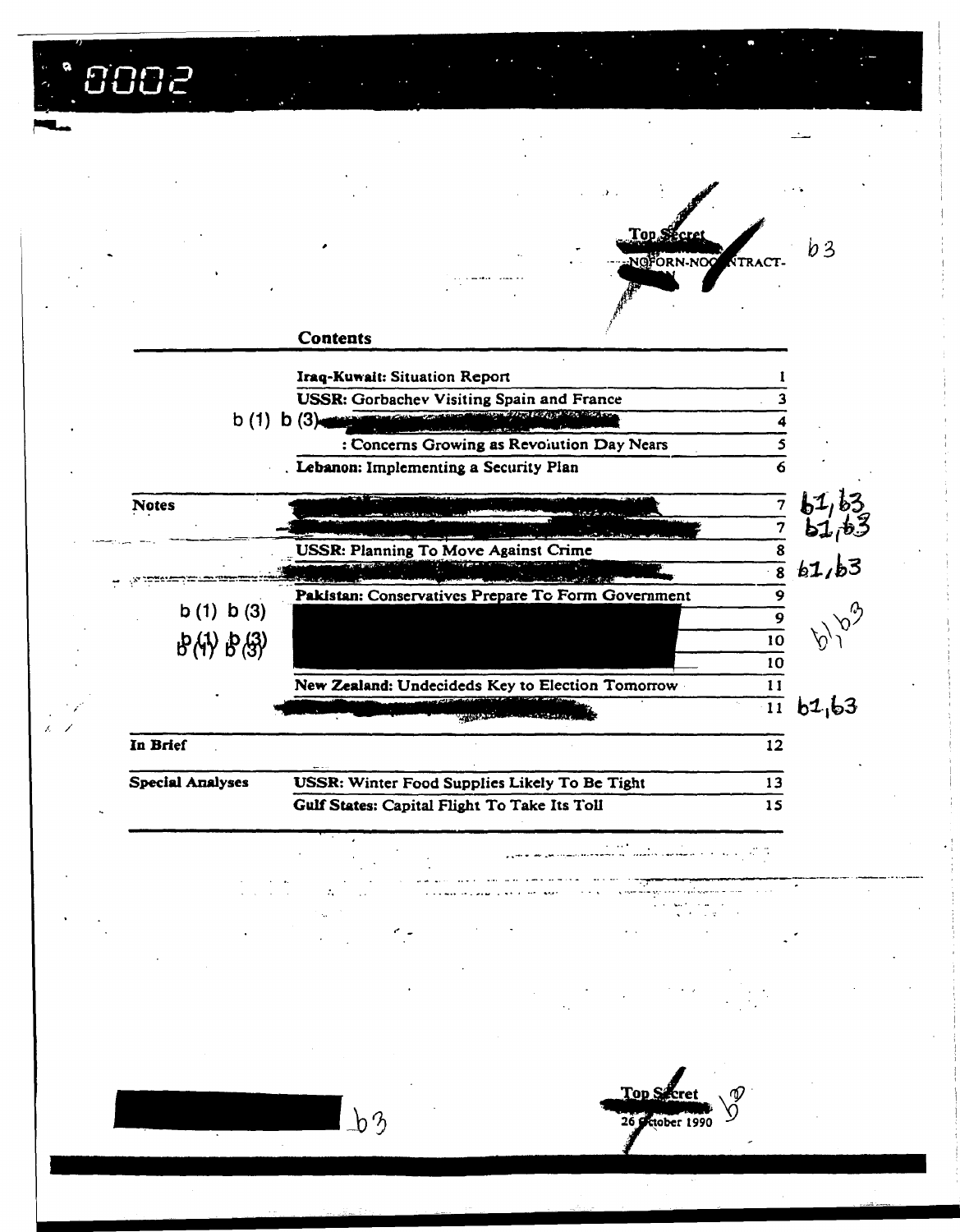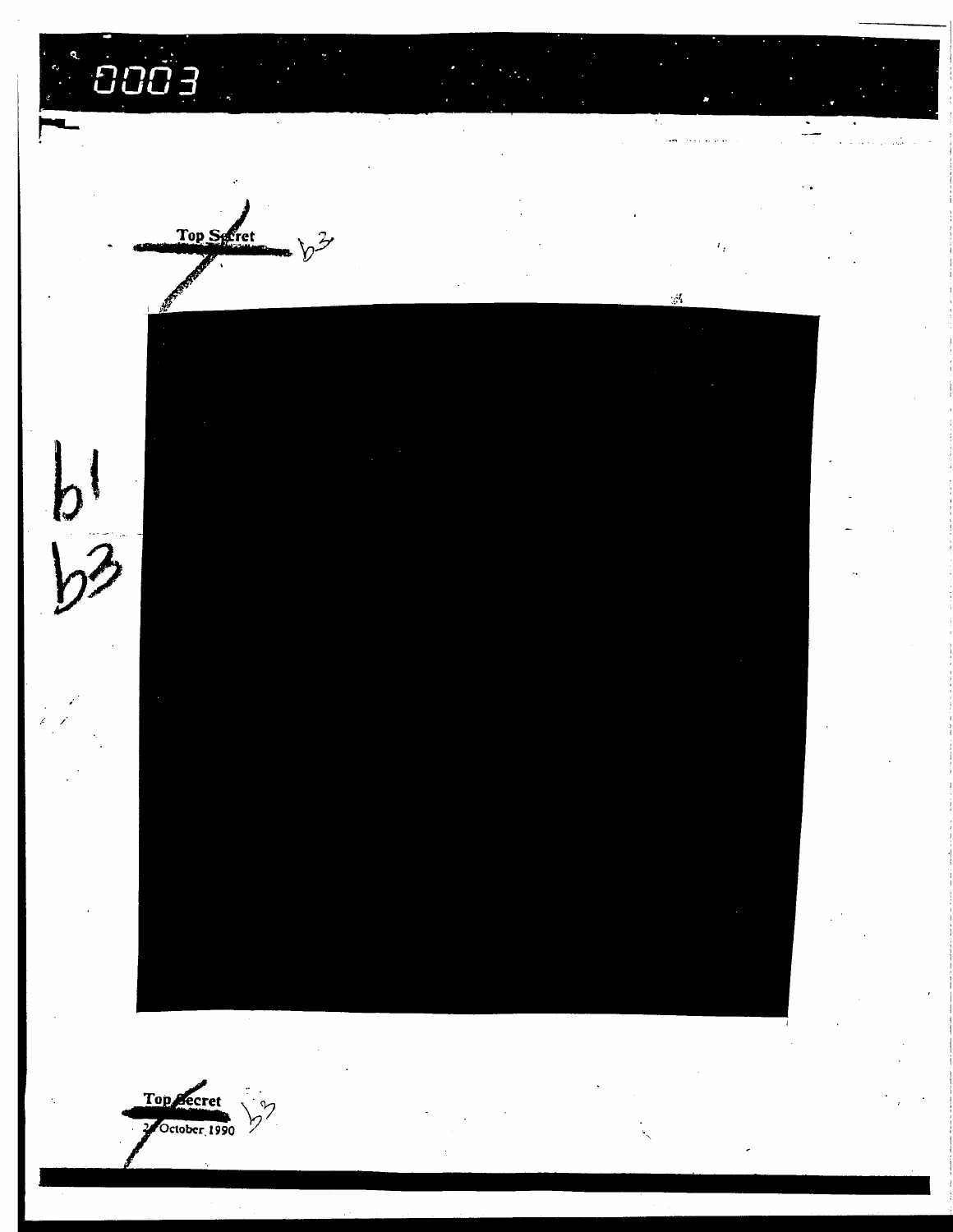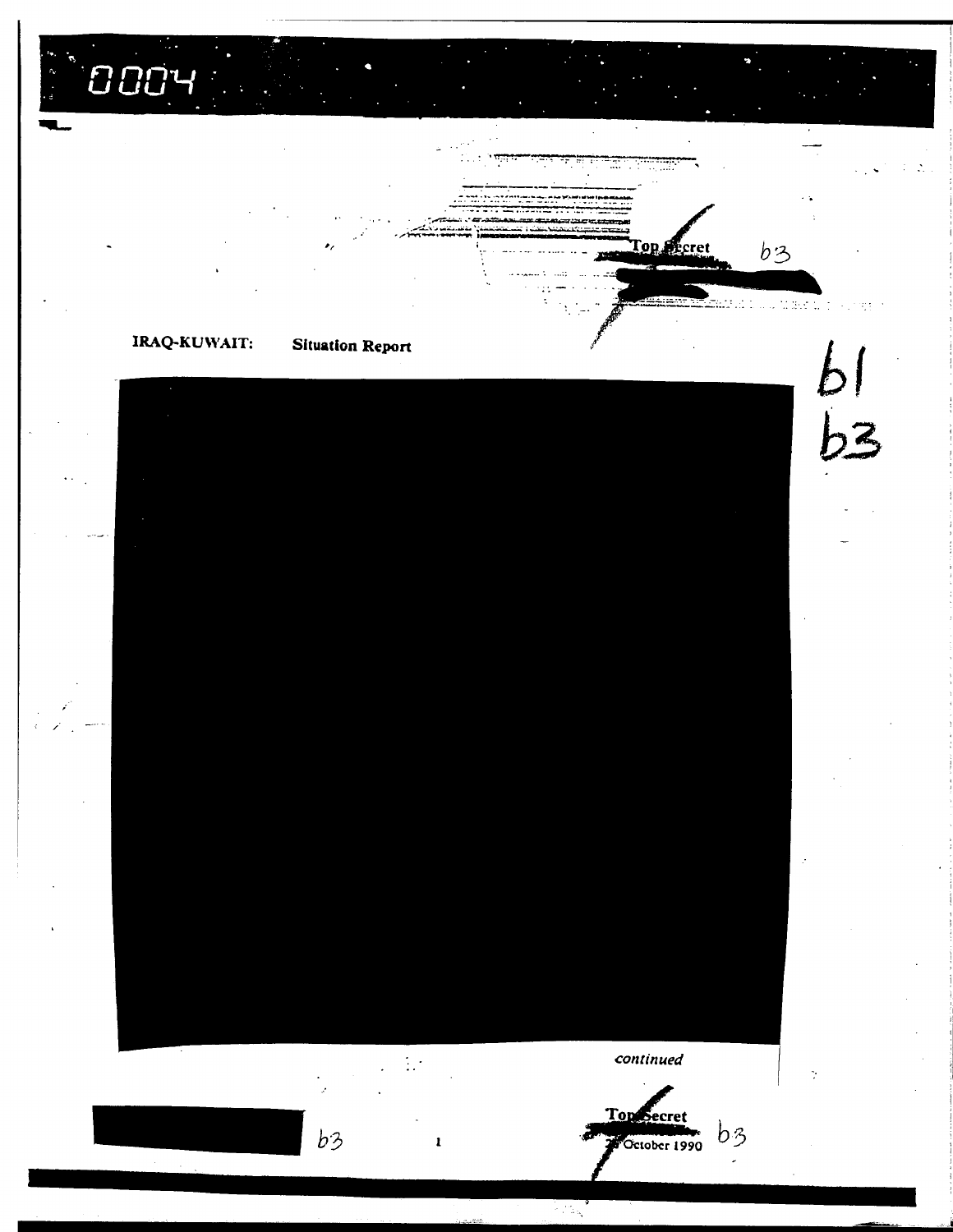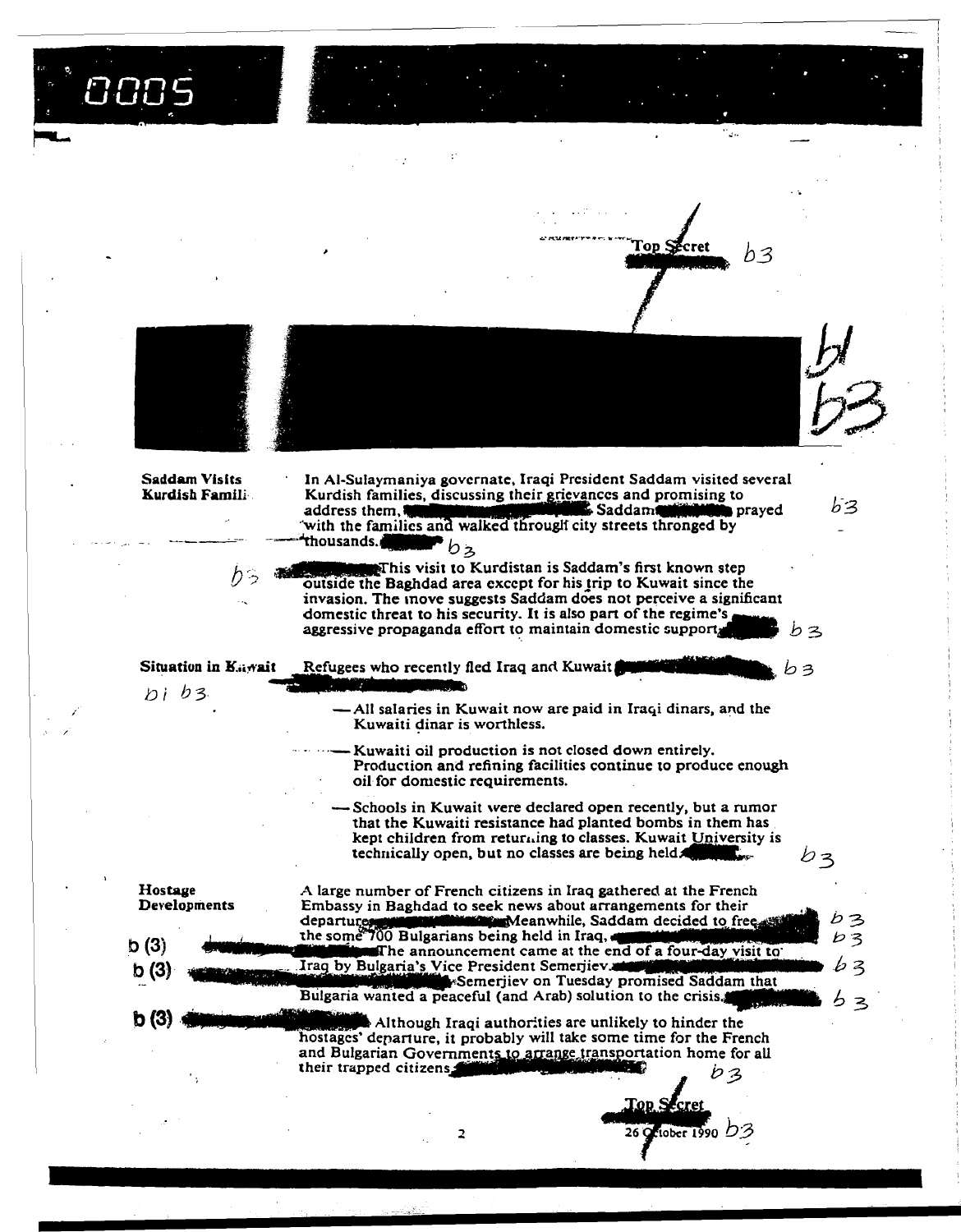0006

Tops ,<br>ecret  $b3$ 

**CHEIN** 

iegen municus a nuoriulinus ja kokkuningaa esimpine pilipingi iusi mipa, sai

≍ಸಮಹಾಸದ

نا، تنافا

To Secret Correcte 1990  $b3$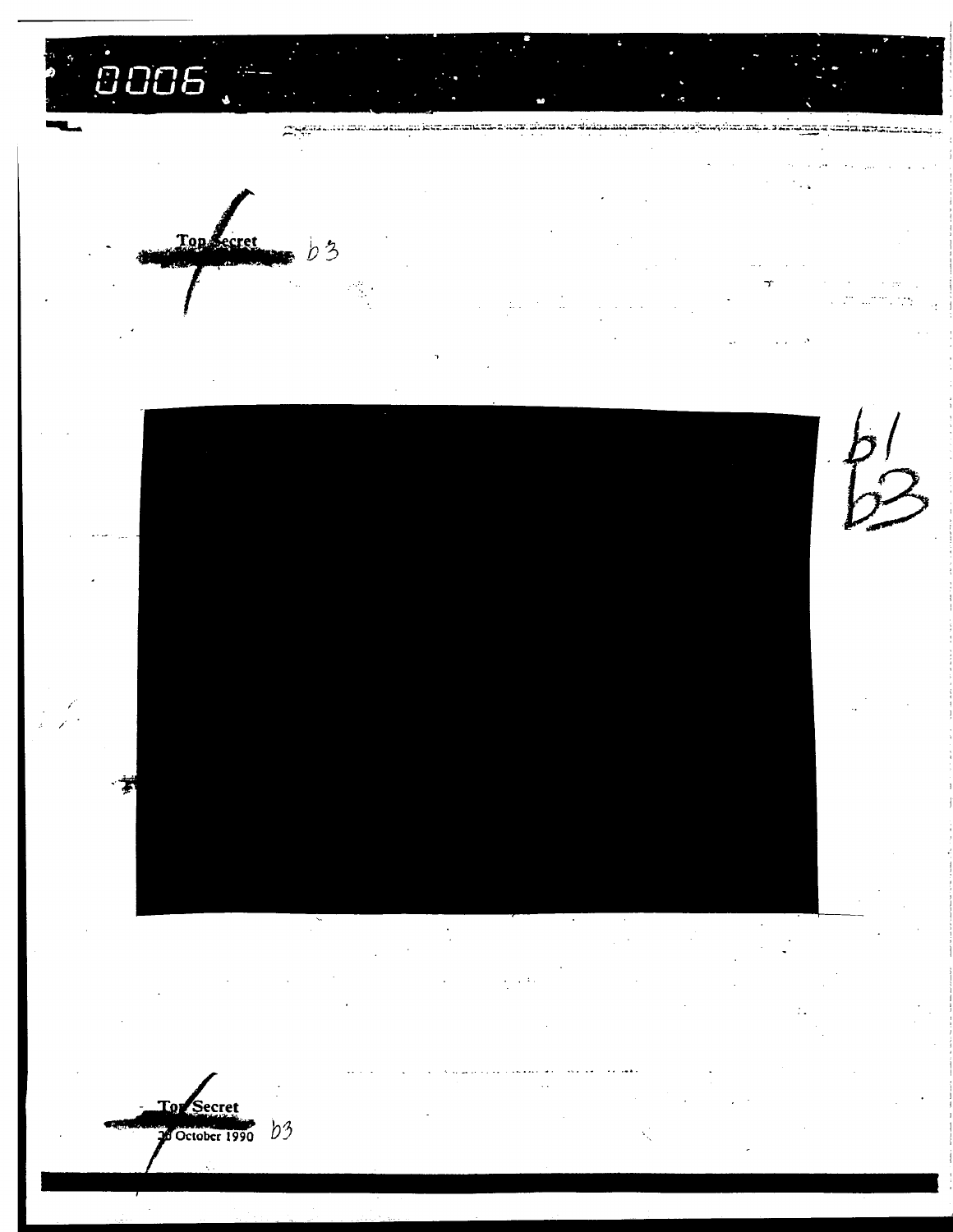**USSR:** 

63

#### **Gorbachev Visiting Spain and France**

The visits, which begin today and Sunday, respectively, are intended to show that his policies are expanding Soviet political and economic relations with Western Europe and enhancing the USSR's international stature.  $b3$ 

Top Secret

b3

n z

Gorbachev will sign general cooperation treaties and economic agreements in both countries and will ask for their help in securing an assistance package from the EC. He will also seek their support for new CSCE security institutions at the CSCE summit next month and will promote a peaceful settlement of the Persian Gulf crisis. (

 $\mathbf{M}$   $\alpha$ scow probably views the new treaties as important signs for Soviet audiences of growing Western acceptance of the USSR as an international player and of Western support for its economic and political reforms. Gorbachev also is trying to balance the USSR's policy in Europe, which some Soviets Fare criticizing as too German centered, and clearly hopes that concern about German-Soviet ties will prompt other European countries to expand relations  $b, b3$ with Moscow.



Madrid's recent moves to improve relations with Moscow reflect Prime Minister Gonzalez's more activist foreign policy and his support for Gorbachev's reform efforts. Discussions during Gorbachev's visit probably will focus on promoting joint investment, signing agreements on narcotics and political cooperation, and developing the recent initiative by Spain and Italy for a Conference on Security and Cooperation in the Mediterranean. b3

Top S

26 QEtober 1990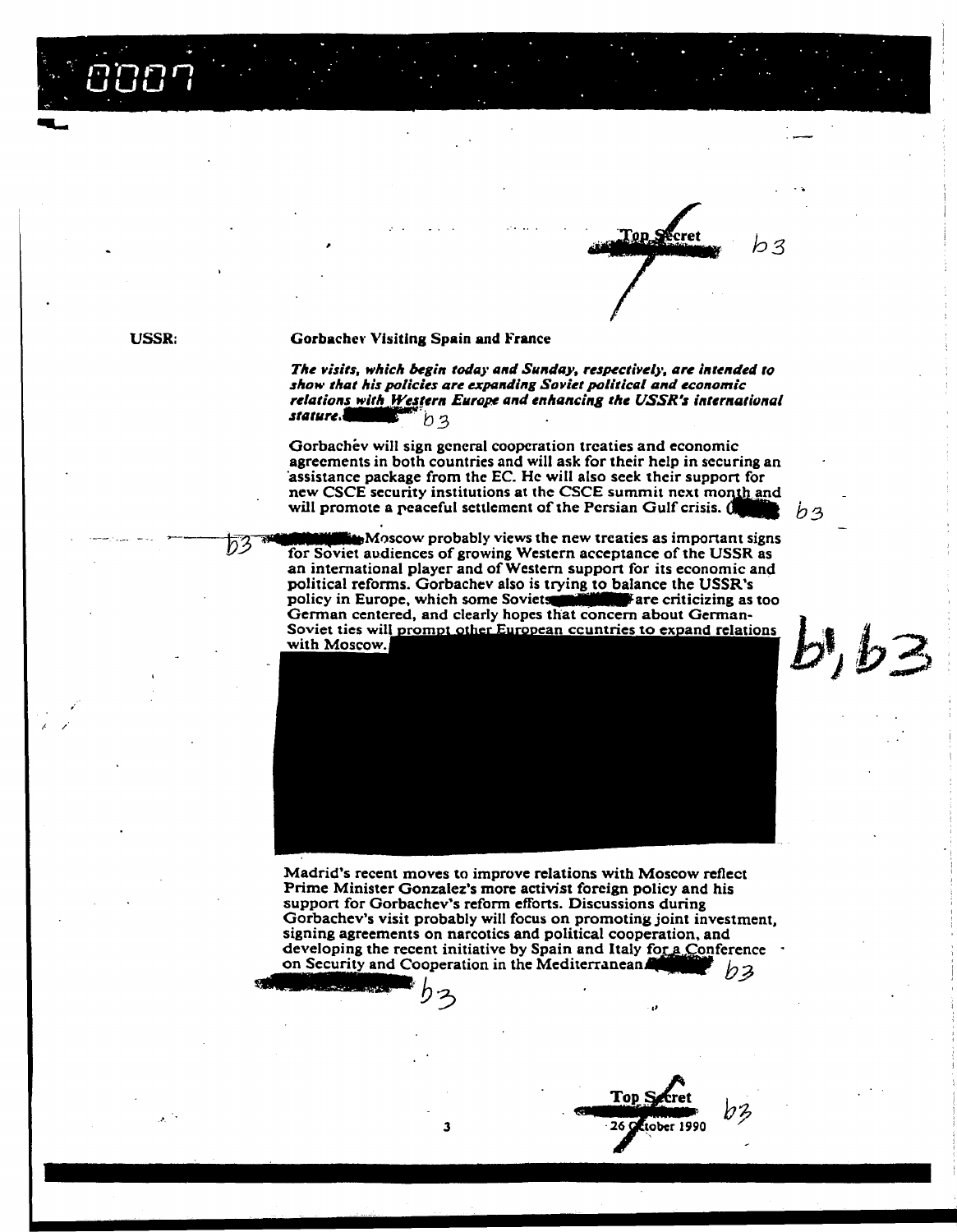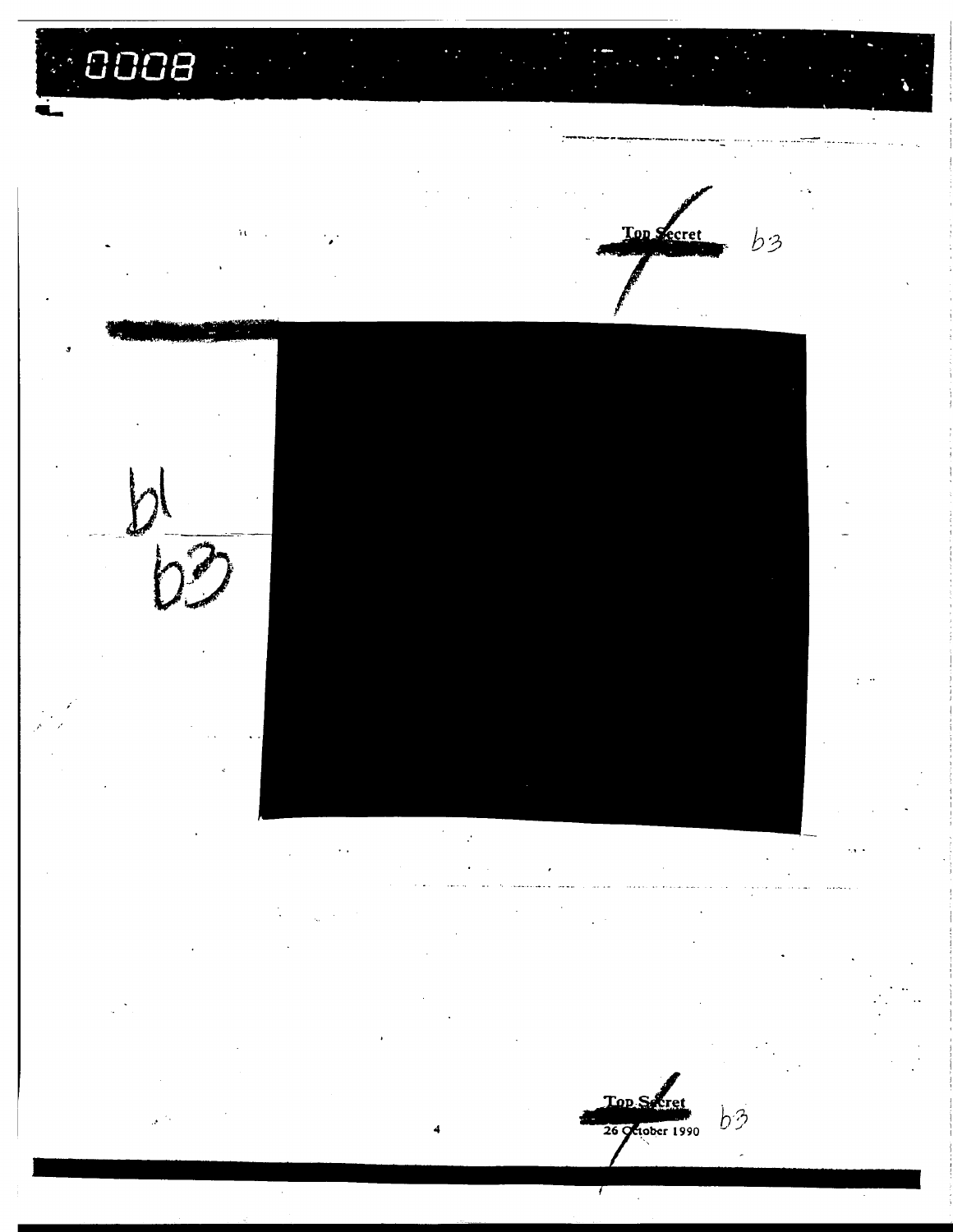$\overline{1}$  and  $\overline{1}$ Topsccret

 $\begin{picture}(15,10) \put(0,0){\vector(1,0){30}} \put(0,0){\vector(1,0){30}} \put(0,0){\vector(1,0){30}} \put(0,0){\vector(1,0){30}} \put(0,0){\vector(1,0){30}} \put(0,0){\vector(1,0){30}} \put(0,0){\vector(1,0){30}} \put(0,0){\vector(1,0){30}} \put(0,0){\vector(1,0){30}} \put(0,0){\vector(1,0){30}} \put(0,0){\vector(1,0){30}} \put(0,0){\vector(1,0){30}} \put(0,$ 

 $b3$ 

#### **USSR:**

#### Concerns Growing as Revolution Day Nears

S

 $\mathcal{L}^{\bullet}$ 

Increasing fears of a military coup and nervousness about possible<br>confrontations during the Moscow parade on 7 November are creating a<br>volatile political atmosphere.  $\mathsf{b}$   $\mathsf{b}$  3



Top Secret b3 26 October 1990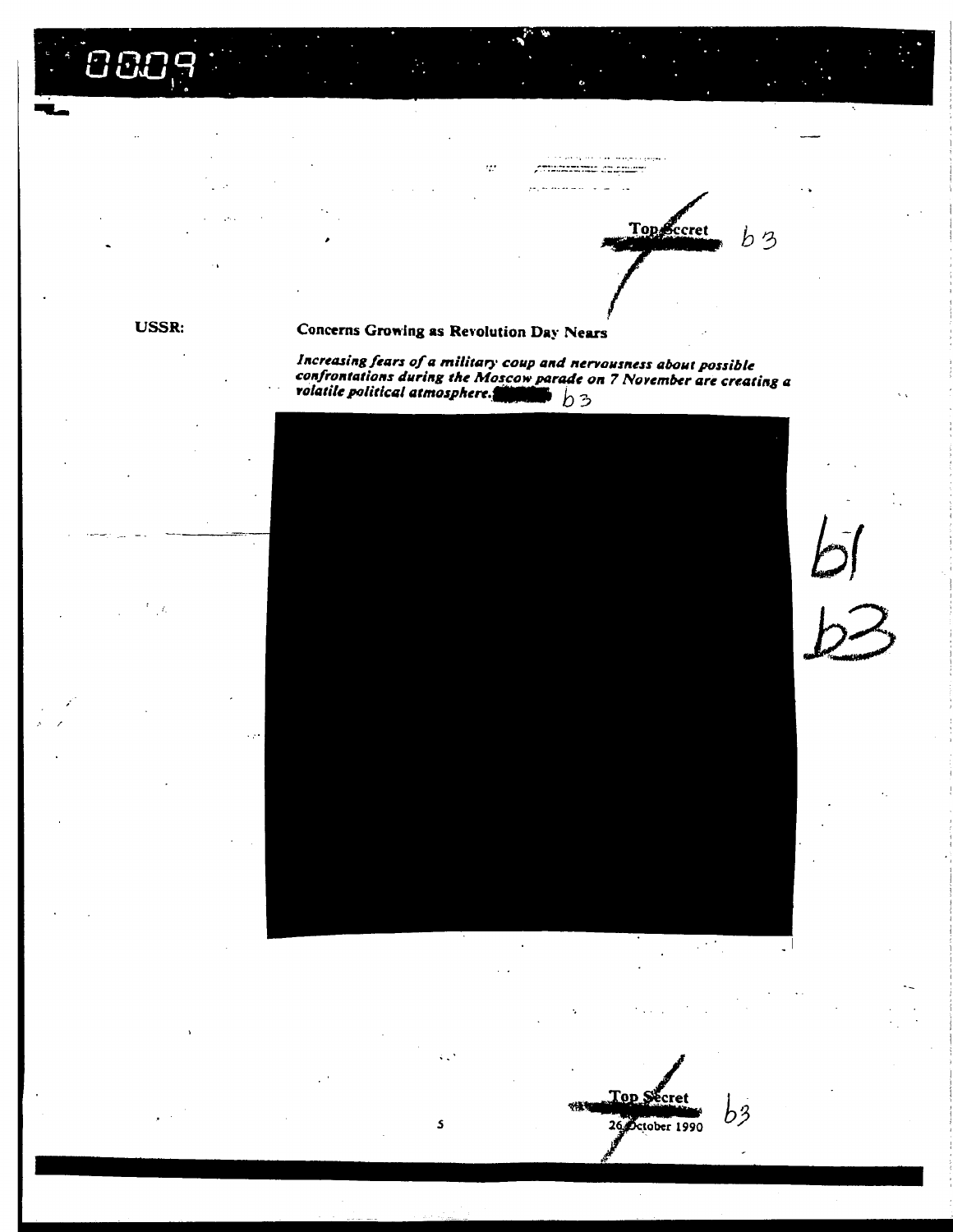-Torf ecrei

**LEBANON:** 

b3

#### Implementing a Security Plan

The Harawi government has begun implementing a security plan in Beirut with apparent cooperation from the militias, though they are not likely to completely disarm.

The Army is assuming control over some areas formerly controlled by the militias, dismantling the Green Line that divides Muslim West and Christian East Beirut, and reopening roads closed since the mid-1980s. The government has ordered offices of pro-Syrian militias in former Awn territory to close, and Syrian forces have reportedly closed Hizballah centers in the southern suburbs.

The Shia Amal militia, the Druze, and the Christian Lebanese Forces have publicly endorsed the security plan, recognizing it as a first step toward implementation of the Ta'if Accords, which stipulate the militias disband by February. The government is negotiating with the Christian Lebanese Forces for their withdrawal from controlled areas in East Beirut, including the ports. Amal leader Barri is willing to disband his forces, while Druze leader Junblatt hopes that some of his militiamen will be absorbed into the Lebanese Army. Hizballah has not only endorsed the Ta'if Accords or the security plan but also has not resisted Syrian activity in the southern suburbs.

The Harawi government's success in extending its authority will enhance its credibility and may reassure the Christian population in former Awn-controlled areas. Continued success will depend on its ability to enforce the security plan. Implementing security measures before forming a broadly based government probably was a decision made in response to Syrian desires.

The militias who endorsed the security plan wish to appear cooperative with the Harawi government as negotiations for Cabinet positions begin, but the true test will come when they are asked to disarm.4 i  $b$ 3

<u>ali i lihinda maso ya mutu wa mashara</u>

Line Street



צים

ttober 1990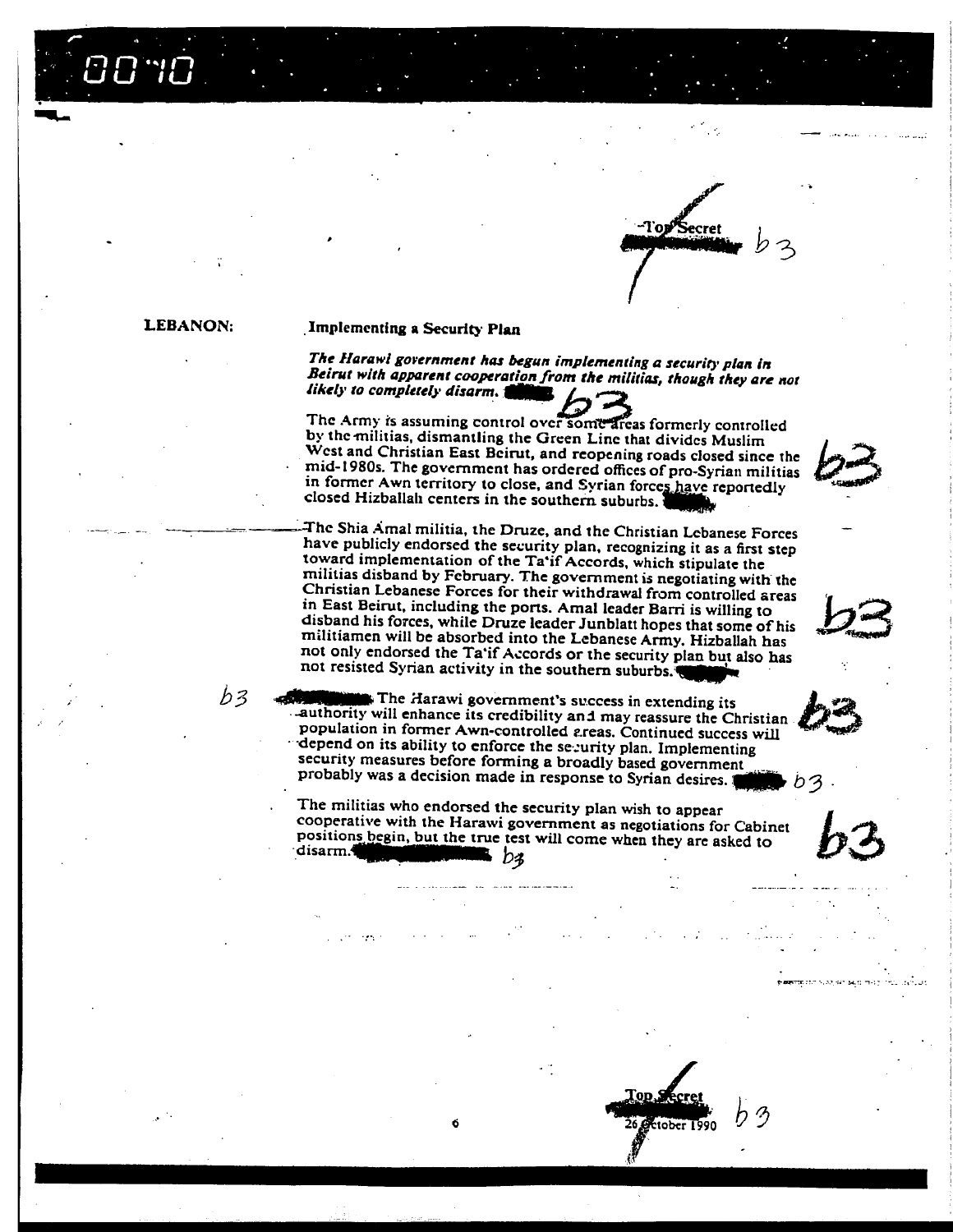**887** 

 $\frac{1}{1}$ 



 $\overline{\mathbf{z}}$ 



Top Secret b3

 $b1, b3$ 

 $\frac{1}{2}$ 

 $b1, b3$ 

 $b1$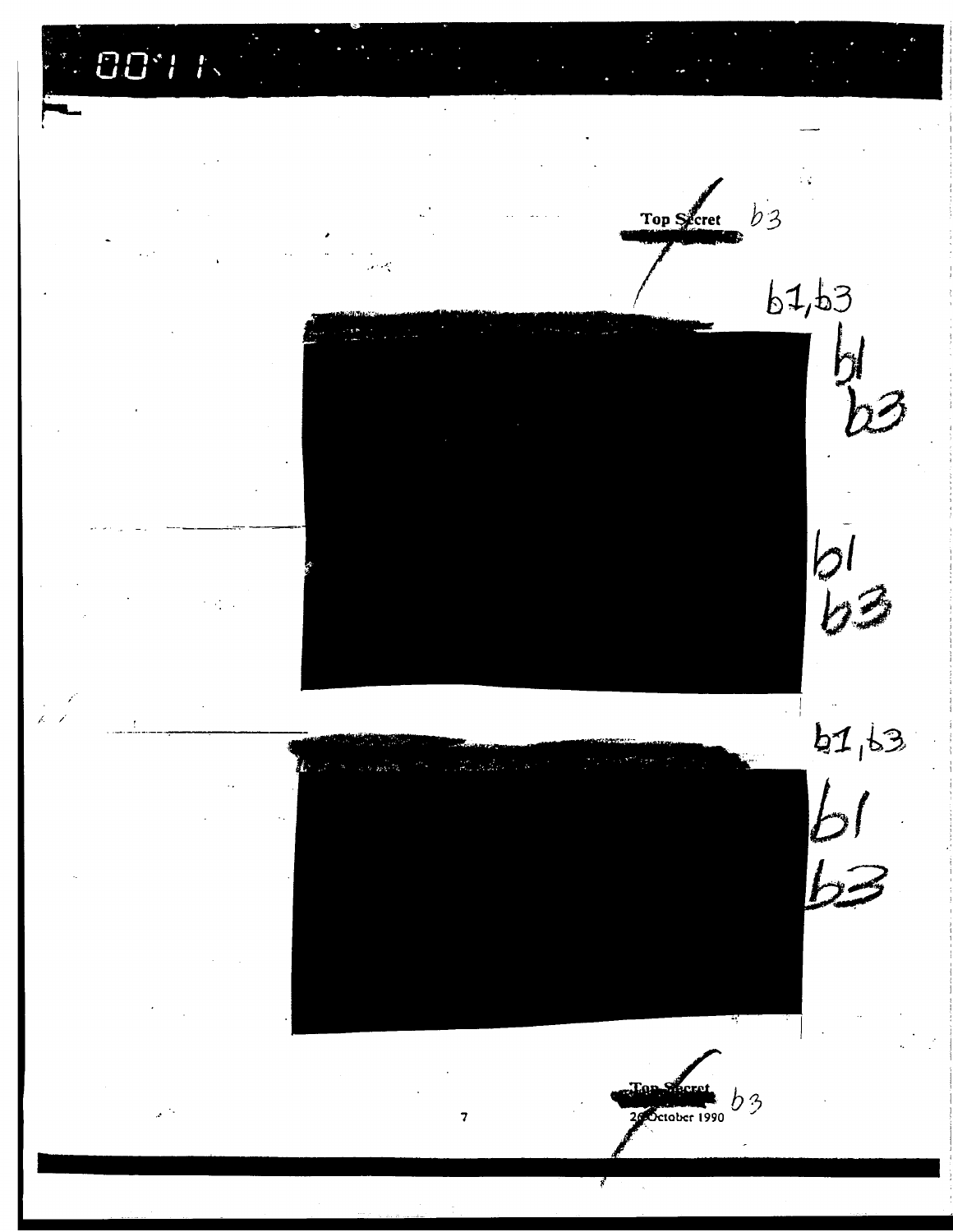$00$ 'ia

₽З

Top Sccret りろ

-61.  $b3$ 

 $61,63$ 

#### **USSR: Planning To Move Against Crime**

.. The Soviet leadership is preparing for a war on crime in anticipation of a market economy.

Soviet leaders have acknowledged that introducing a free b3 market will cause already high levels of crime to spike.

Attempts by local and republic officials to set up their own internal security agencies are also likely to impede the law-enforcement cooperation needed to curb the expected rise in crime.  $b_{3}$ 



Riober 1990 8 26 G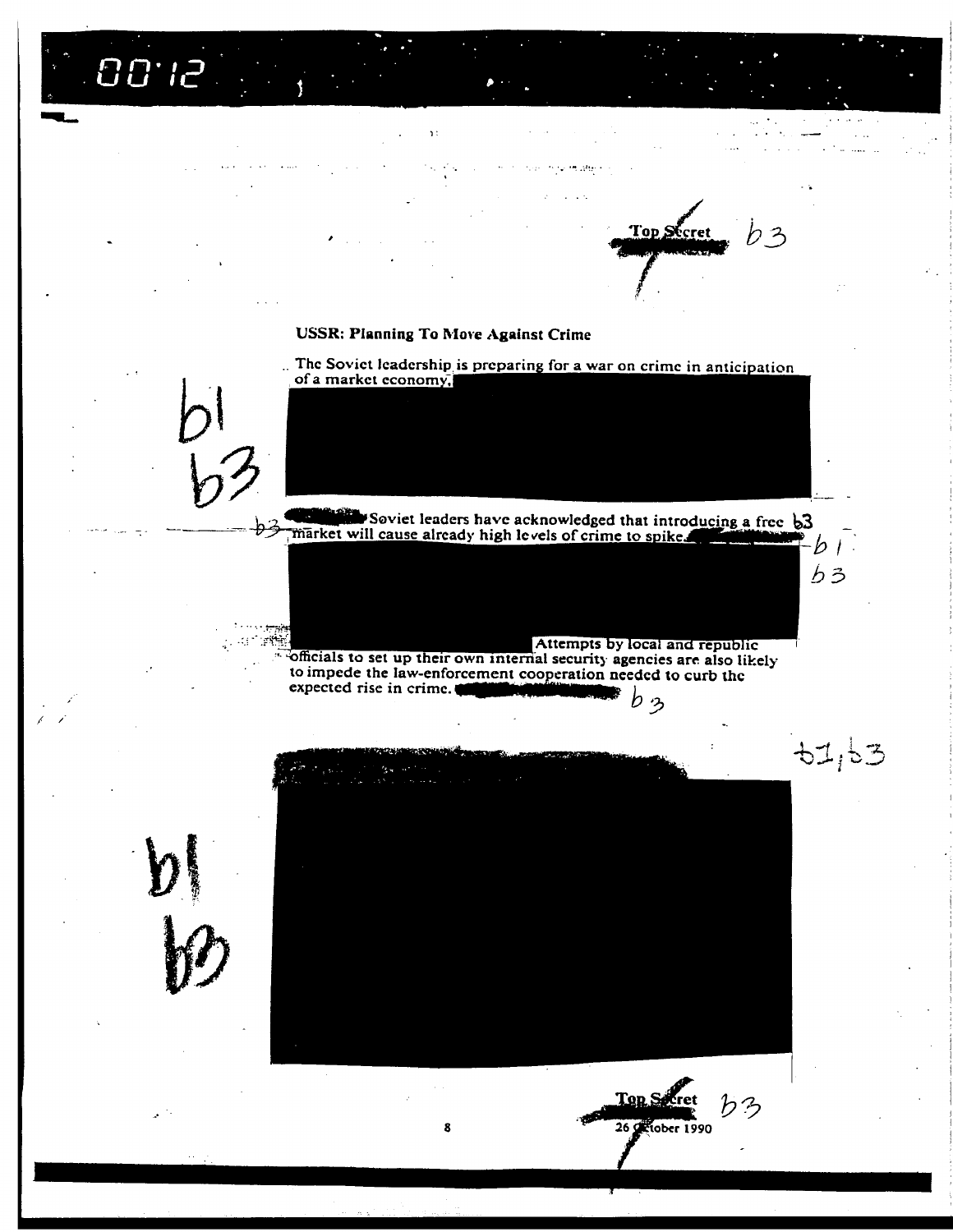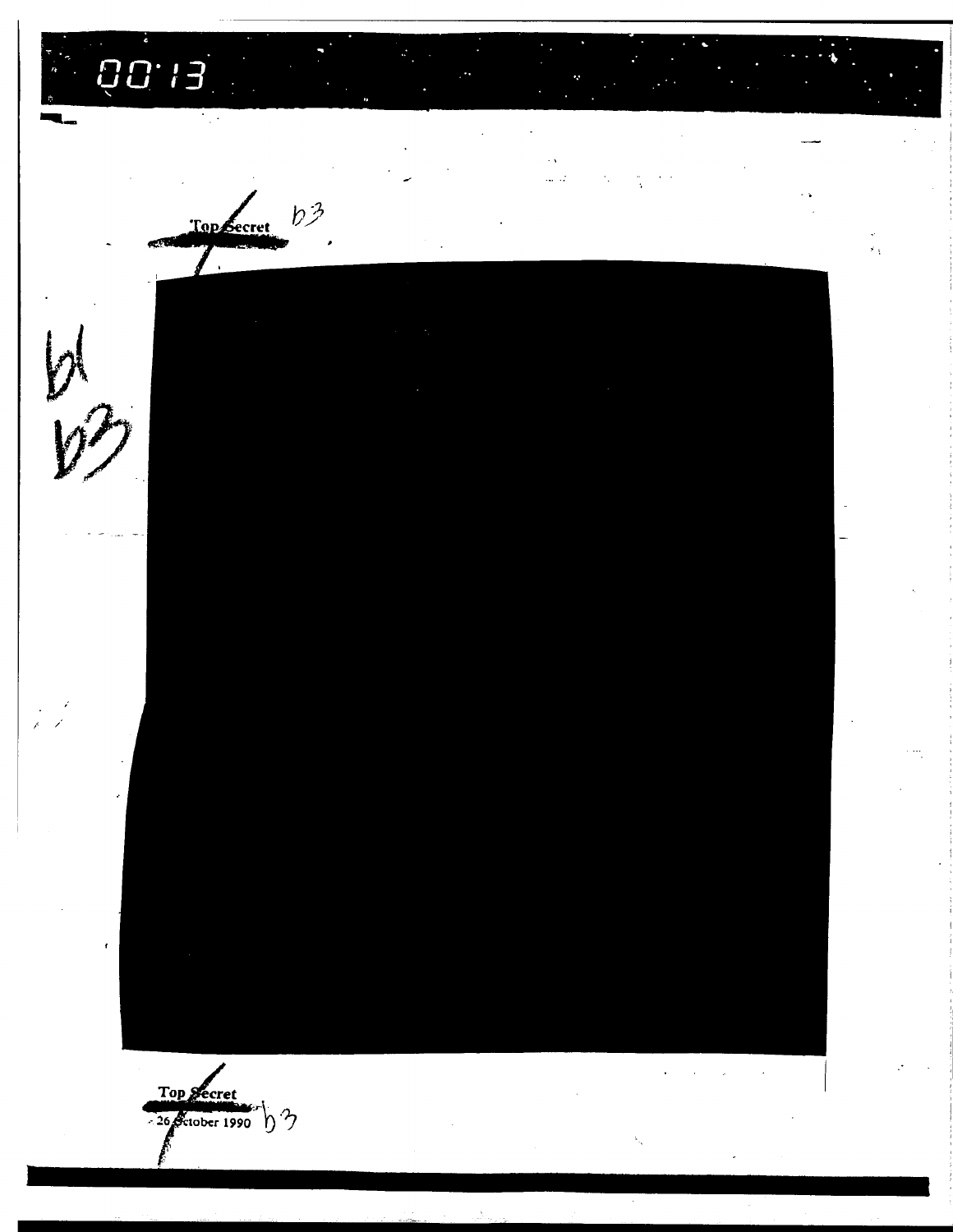Ö0 14

# Top SSR

りろ

#### **PAKISTAN: Conservatives Prepare To Form Government**

The Islami Jamhuriya Ittehad won at least 105 out of 217 seats in Wednesday's election, giving it the numbers to form a government, although infighting over the prime-ministership probably will draw out the process. All major IJI leaders who were contesting legislative seats won and now are expected to compete for the primemittle evidence so far to ministership substantiate former Prime Minister Bhutto's charges of massive vote fraud, although some election rigging probably did occur. ▶ ゟ彡.

such issues as imposition of Islamic law and federal-provincial relations, while putting off action on pressing social and economic problems. Most III leaders have cordial ties to the military and are likely to go along with the wishes of President Ghulam Ishaq and Chief of Army Staff Beg. An IJI government is likely to maintain the current hard line against India and Afghanistan. Relations with the US probably will cool. Bhutto probably will wait for tomorrow's provincial assembly elections before deciding her next move. She has little choice but to sit in parliament as leader of a minority party. Boycotting the National Assembly will marginalize her party, and calling for street protests risks the imposition of martial law.

Even after the IJI agrees on a prime minister, the government will be shaky, as components of the alliance clash over

9

Top Servet 26 Gelober 1990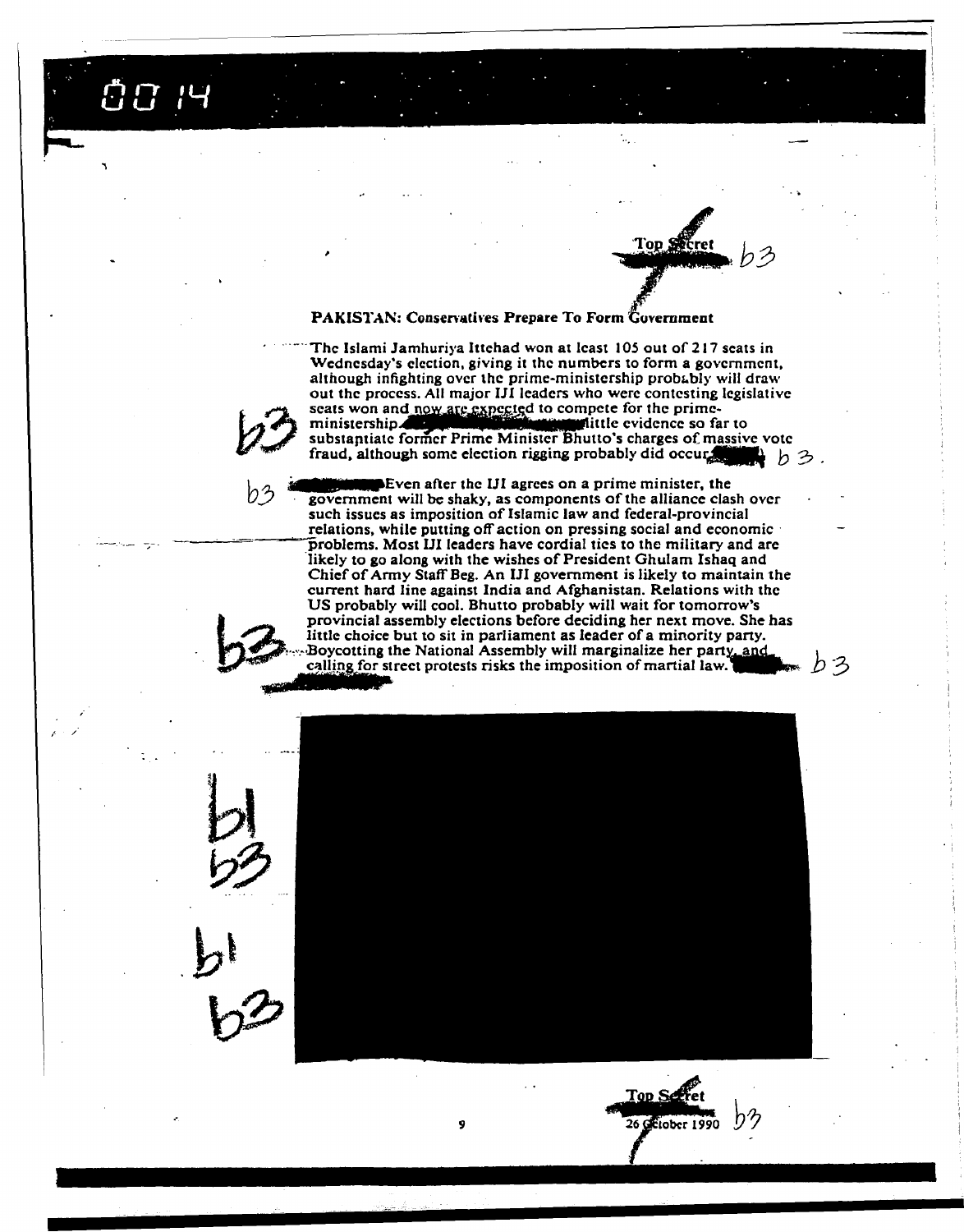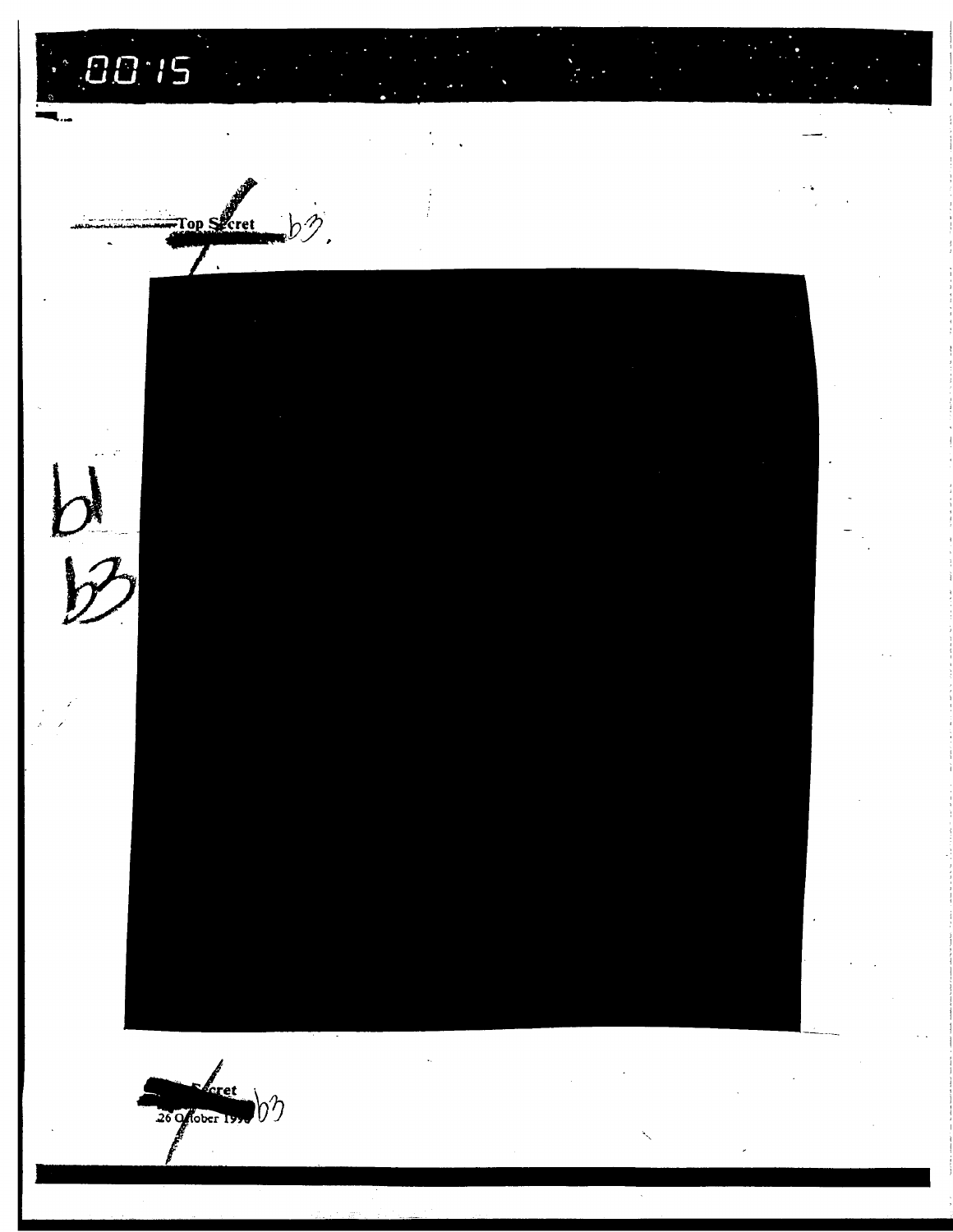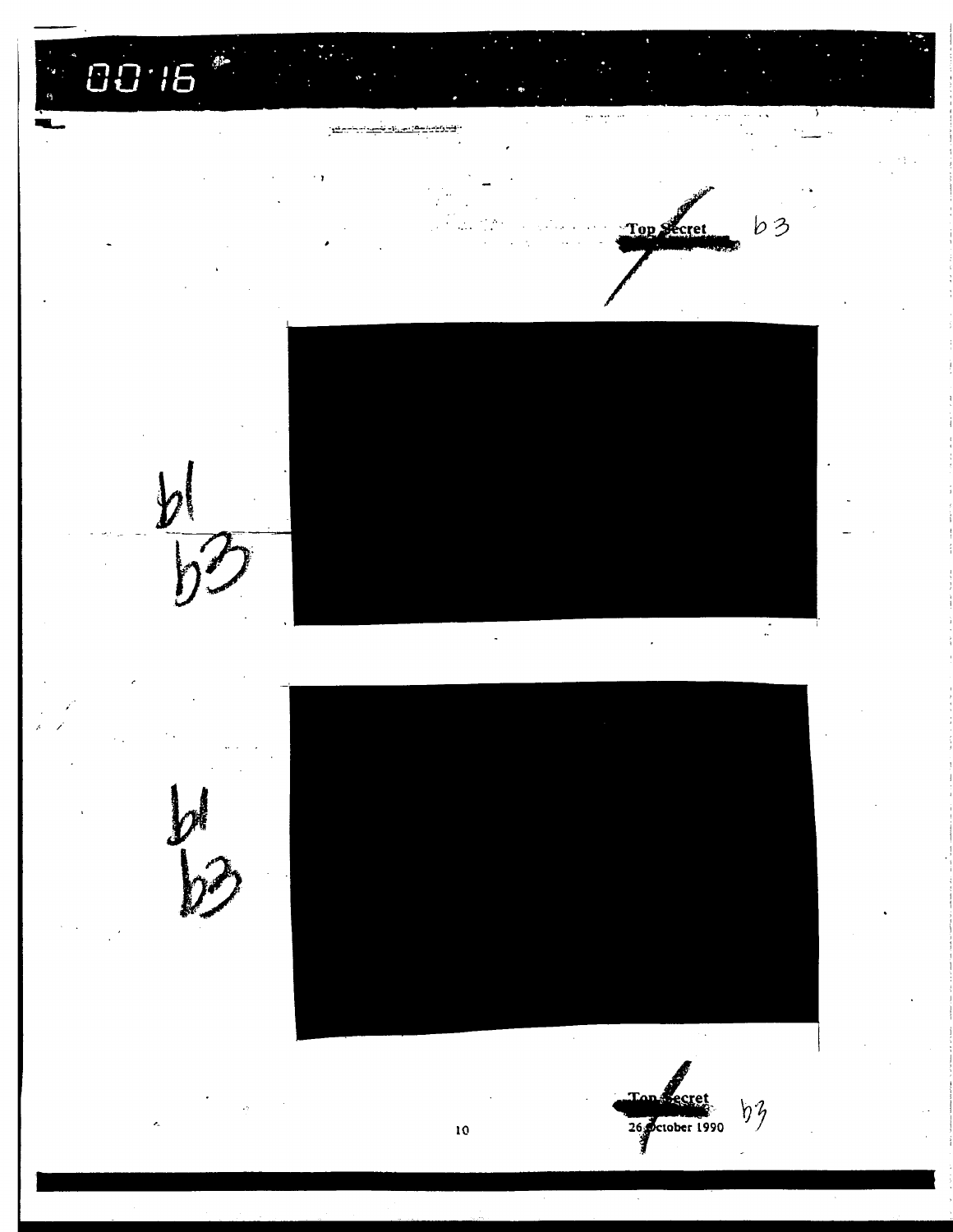$100.17$  $\ddot{\mathbf{r}}$ TopSecret  $b3.$  $\sqrt{2}$ س<br>پر  $b^{\prime\prime}$  $\mathcal{L}$ Top Secret<br>26 Mober 1990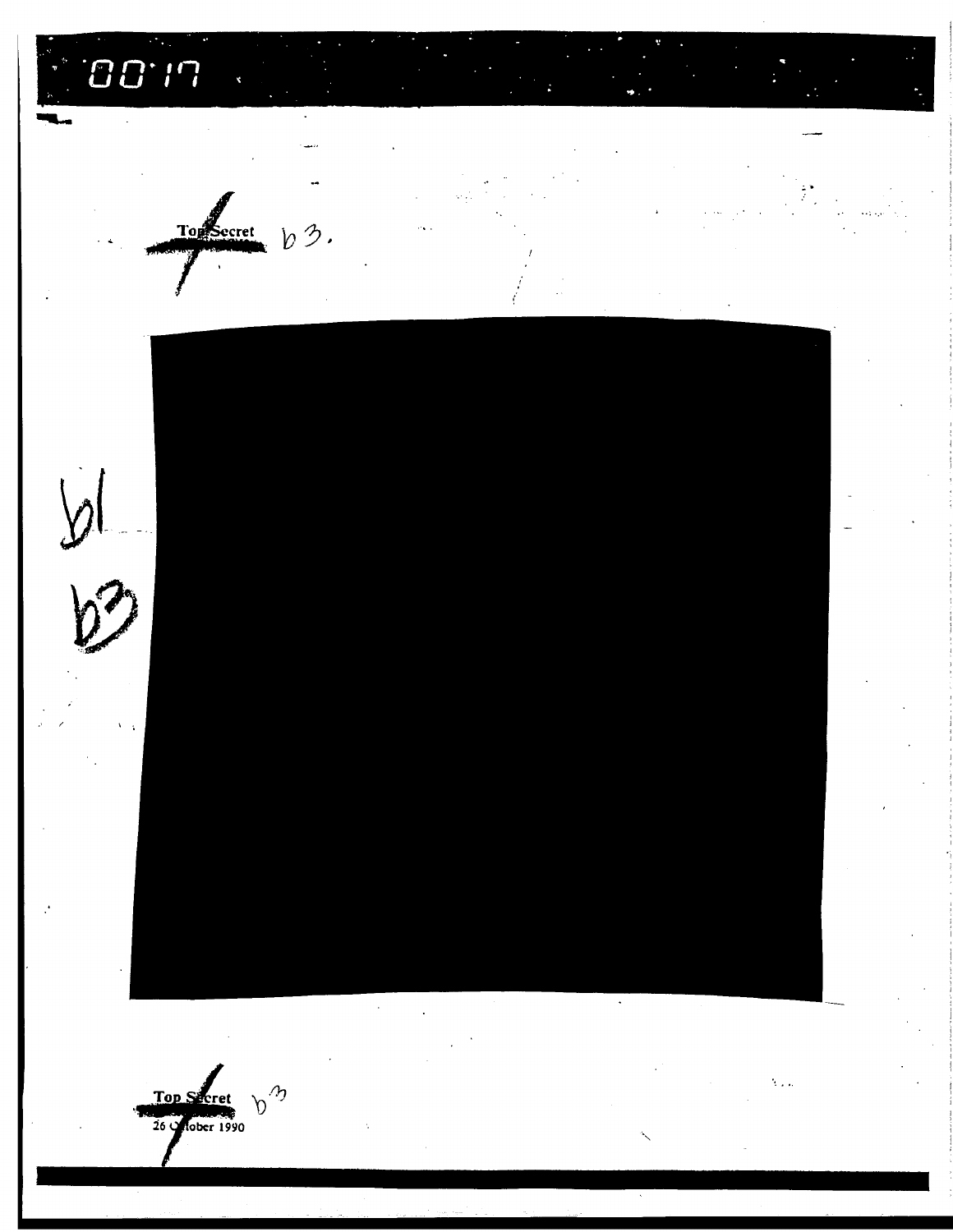## $\overline{G}\overline{G^*}\overline{I}\overline{B}$

b3

りろ

### NEW ZEALAND: Undecideds Key to Election Tomorrow

The ruling Labor Party hopes to win a third term by capturing the undecided third of the electorate. The undecideds consist primarily of traditional Labor supporters disillusioned with Wellington's mismanagement of the economy; voters reportedly believe that Labor's economic reforms have failed—unemployment is at a record high, inflation is rising, and the deficit is ballooning-but are not persuaded that the National Party's economic policies would be any better. Lebor has 57 of the 97 seats in parliament and may lose seats in areas that have been traditional party strongholds. National Party candidates are projected to take most of the 22 seats at stake in Auckland, where most New Zealanders live りろ

**Conj** 

Prime Minister Moore's vibrant personality and energetic campaign probably have helped Labor catch up with opposition leader Bolger's National Party, which is 12 points ahead in the polls, but voters are fixated on the declining economy. Moore's charge that Bolger would abandon antinuclear policies was largely ignored by the public, **comparison that New Zealand suspend or cancel its contract to buy**<br>Wednesday that New Zealand suspend or cancel its contract to buy Moreover, his suggestion

two frigates from Australia probably did little to win votes and may have aggravated relations with Canberra.



**Top Secret** 

 $26$  etcober 1990  $\bigcup$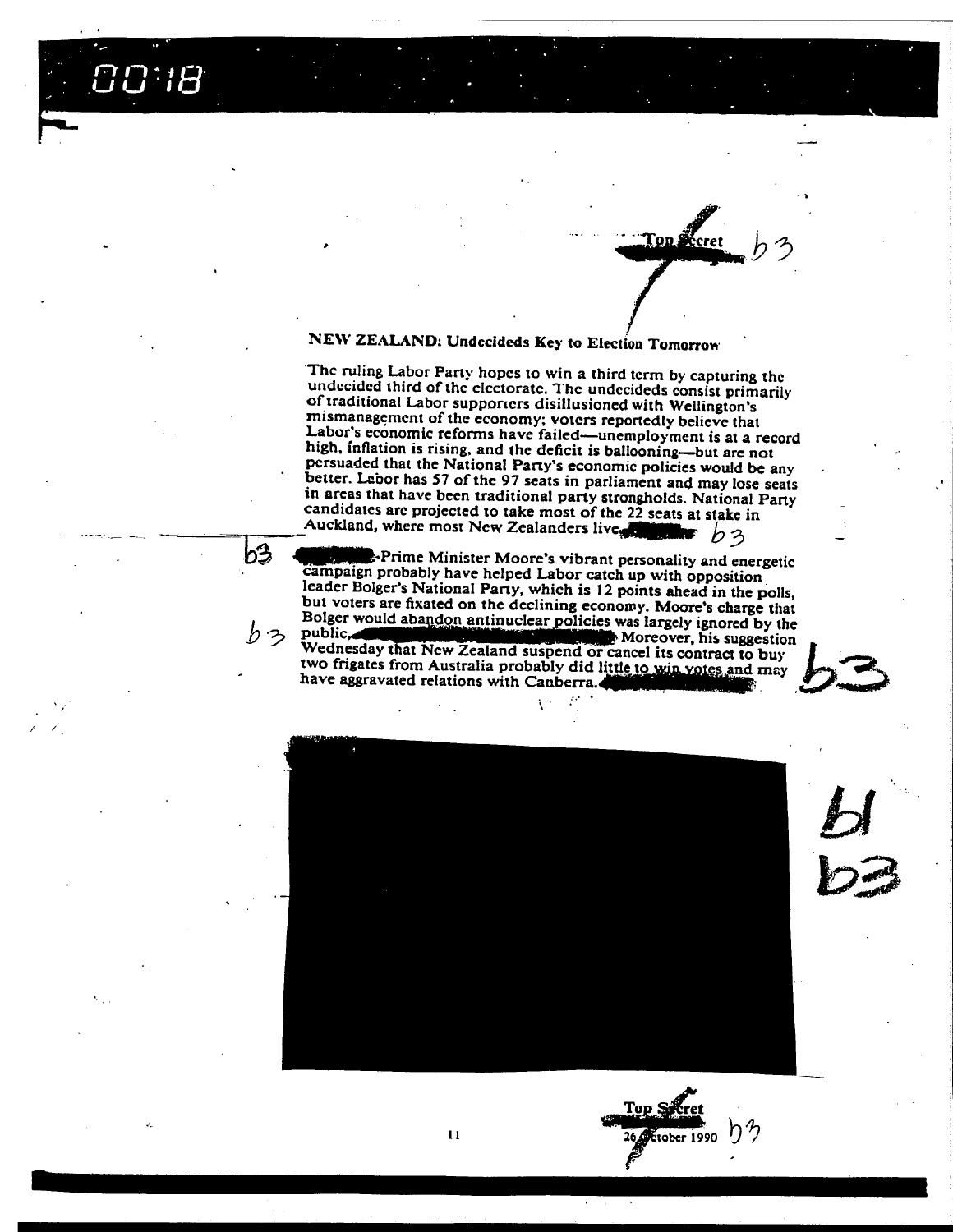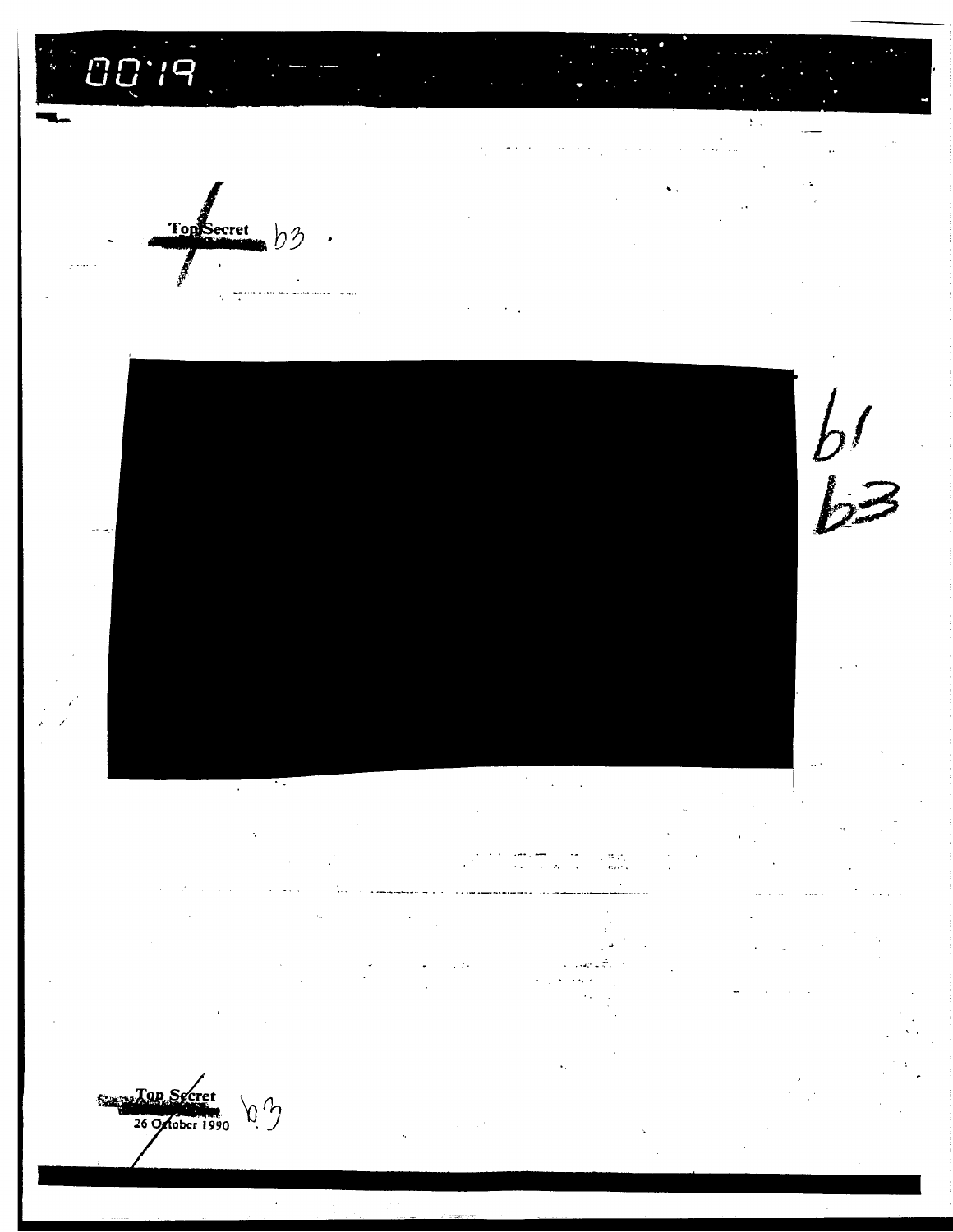いにに Tap Secret In Brief - Prominent Albanian writer Ismail Kadare has defected to France, **Europe** says President ignored his pleas for democratization . . . regime traded on his reformist image, likely to lose credibility..... may encourage dissent, particularly among intellectuals.<sup>4</sup> 1 B3 - Government announced Hungarian Prime Minister Antall had minor surgery yesterday . . . will require 10 to 14 days postoperative care **Contract Construction Middle East USSR** - Ukrainian Nationalists in Soviet Ukraine attempting to organize political strike by railworkers for tomorrow . . . calling for new elections, resignation of Ukrainian legislators ... organized labor support fragmentary ... some rail disruption possible. Soviet Moldova's Gagauz minority yesterday held elections planned *<u>CONTRACTORY</u>* for Sunday to preempt government interference Moldovan legislature threatening state of emergency ... Moscow unlikely to intervene unless republic's ethnic Russians heavily involved.

East Asia

Soviets arrived in Beijing yesterday for first Chinese-Soviet S&T Commission meeting . . . Chinese armaments specialists participating ... probably discussing Beijing's requests fighter aircraft, advanced weapons technology.

 $12<sub>1</sub>$ 

Top Secret ttober 1990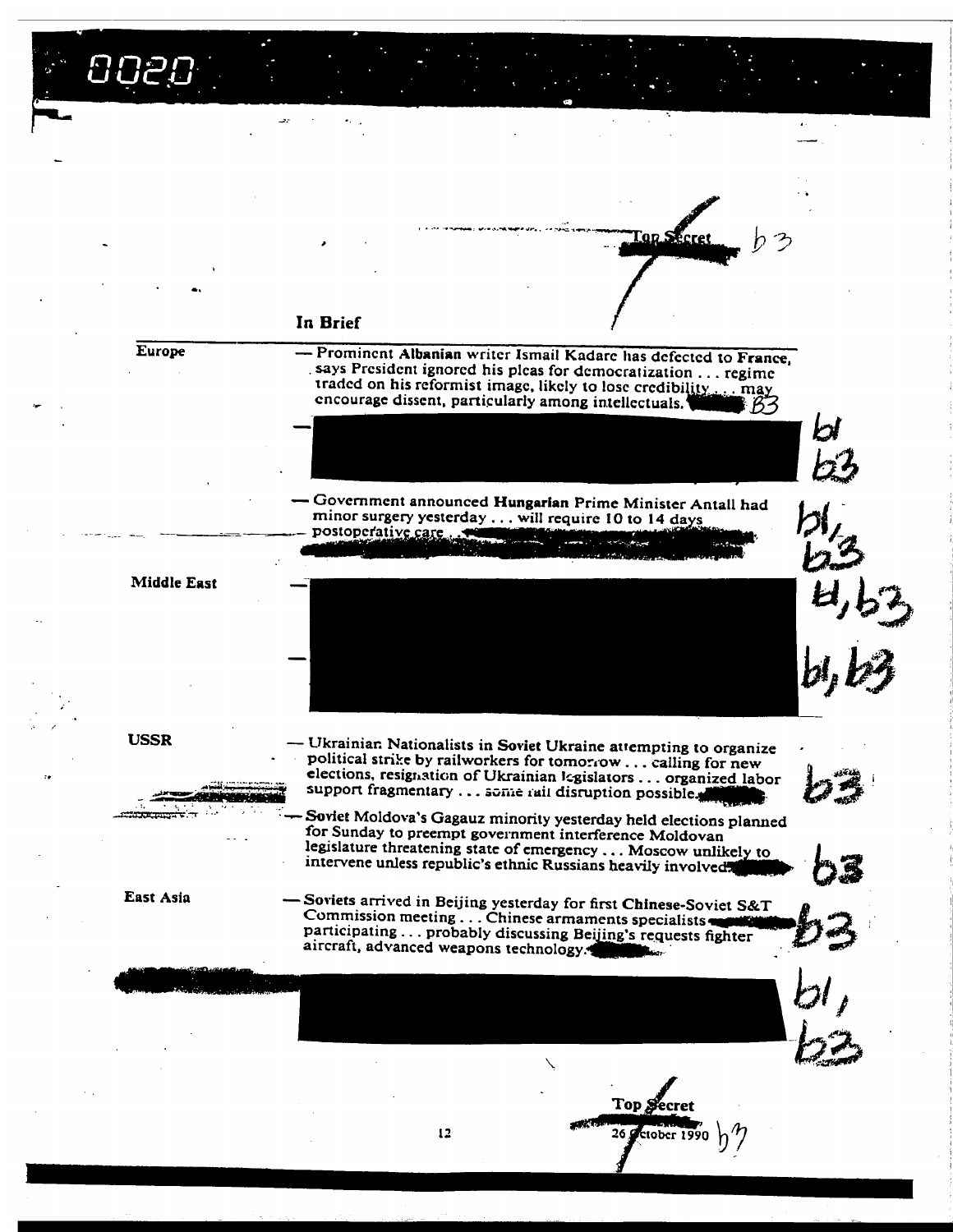



Top<br>26 Secret  $\backslash\!\!\!y\mathfrak{\mathfrak{D}}$ 

 $\bm{\mathcal{V}}$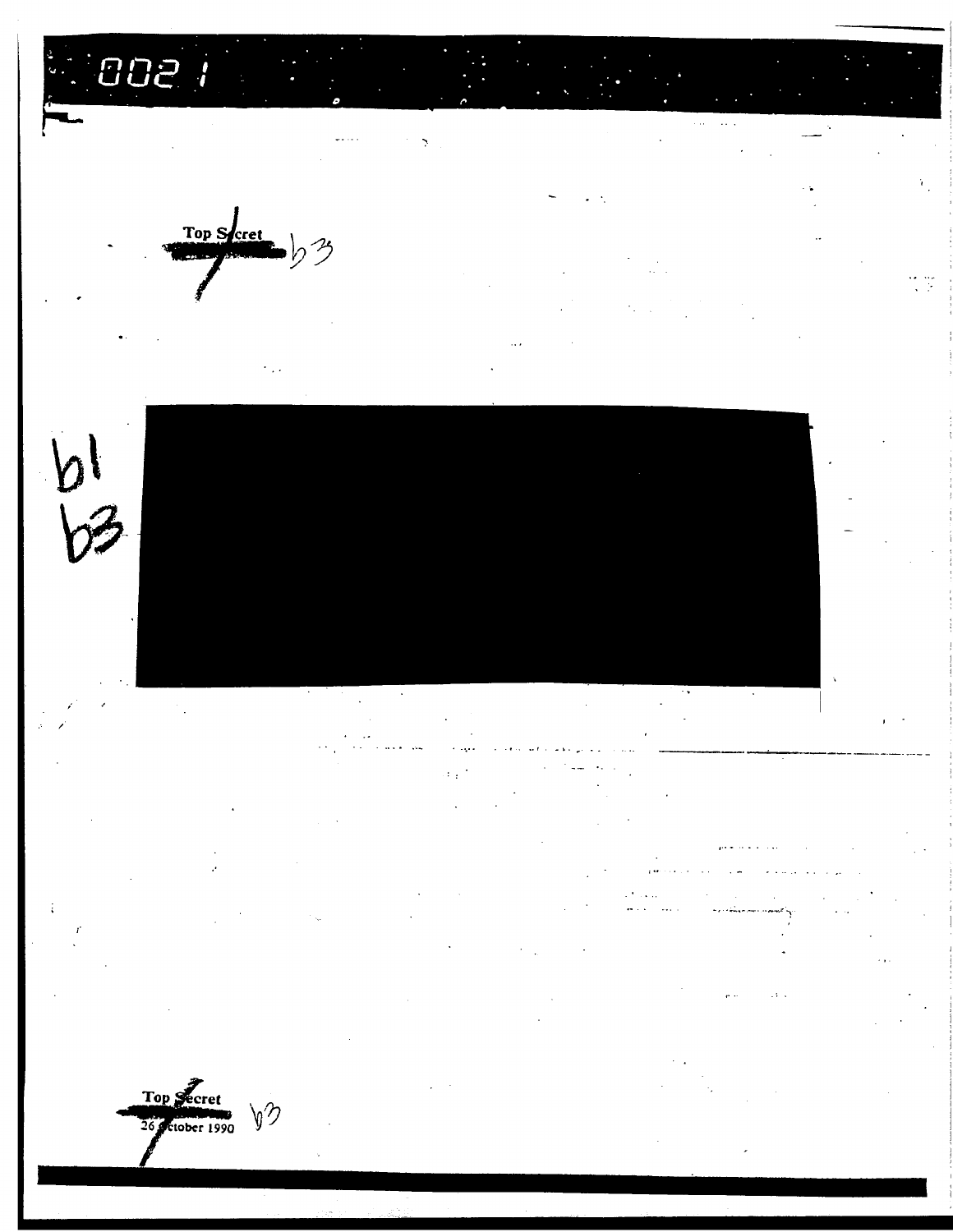aean

#### **Special Analysis**

#### **USSR:**

Winter Food Supplies Likely To Be Tight

supplies of food in state stores will

Top Secre



continue to be tight this winter. Bare store shelves will pose particularly serious problems for some regions and income groups.  $b3$ 

#### Who Hurts First

The overall supply of food in state stores, where most food traditionally has been sold, is likely to continue to be tight this winter; some types of food will be less available than last year. The growing resistance of local officials in food-producing regions to state procurement targets and delivery commitments to other areas will make things worse. Delivery problems will be particularly serious in

 $\mathbb{R}^{1 \times 1 \times 1}$  continued **SOUTH OF THE OWNER** 

Tons October 1990

13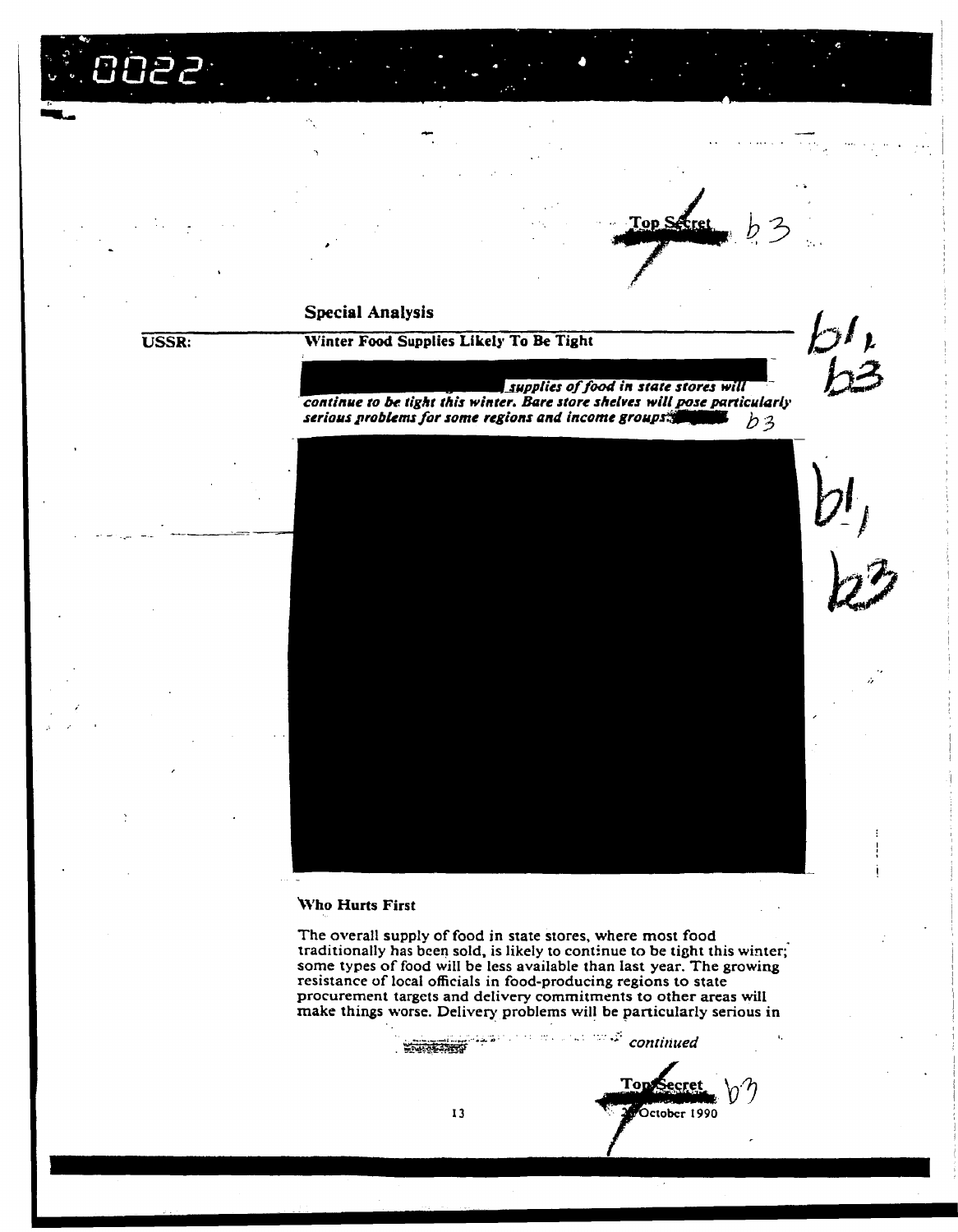such regions as the Urals rust belt where little food is grown and where large cities such as Sverdlovsk, Chelyabinsk, and Perm are critically dependent on shipments from other regions. Enterprises<br>that have few goods to barter for food will also suffer. ➡ んろ

 $\mathbf{Top}\mathop{S}\nolimits$ 

Top \$

26

ctober 1990

Those with lower incomes and no access to special food-distribution<br>systems will suffer most. Pensioners, for example, generally cannot afford to buy food in collective farm markets, cooperative stores, or on the black market. Such groups will spend more time searching for food products in state stores and may go without. りう



 $\sum_{i=1}^{n}$ 

 $14$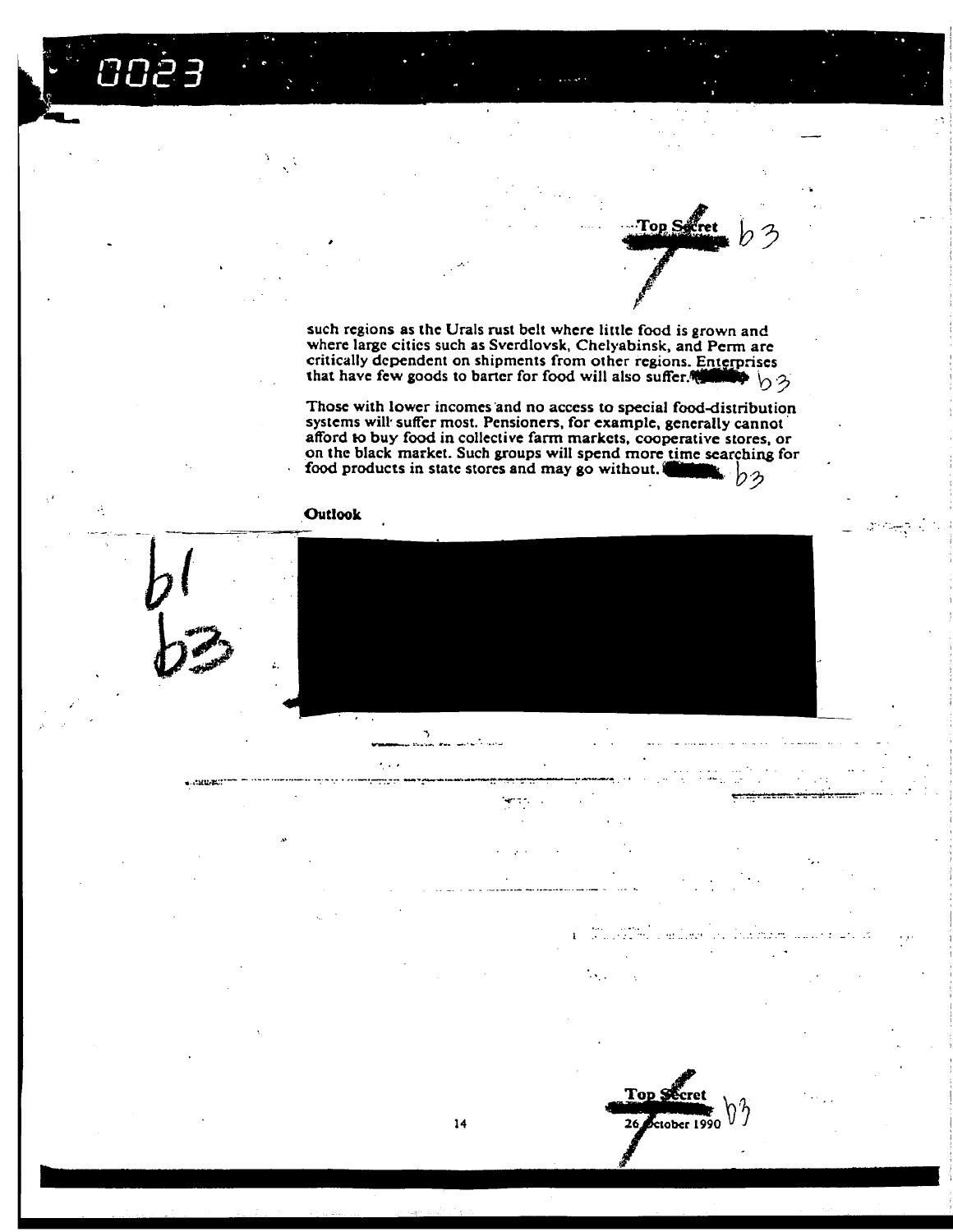